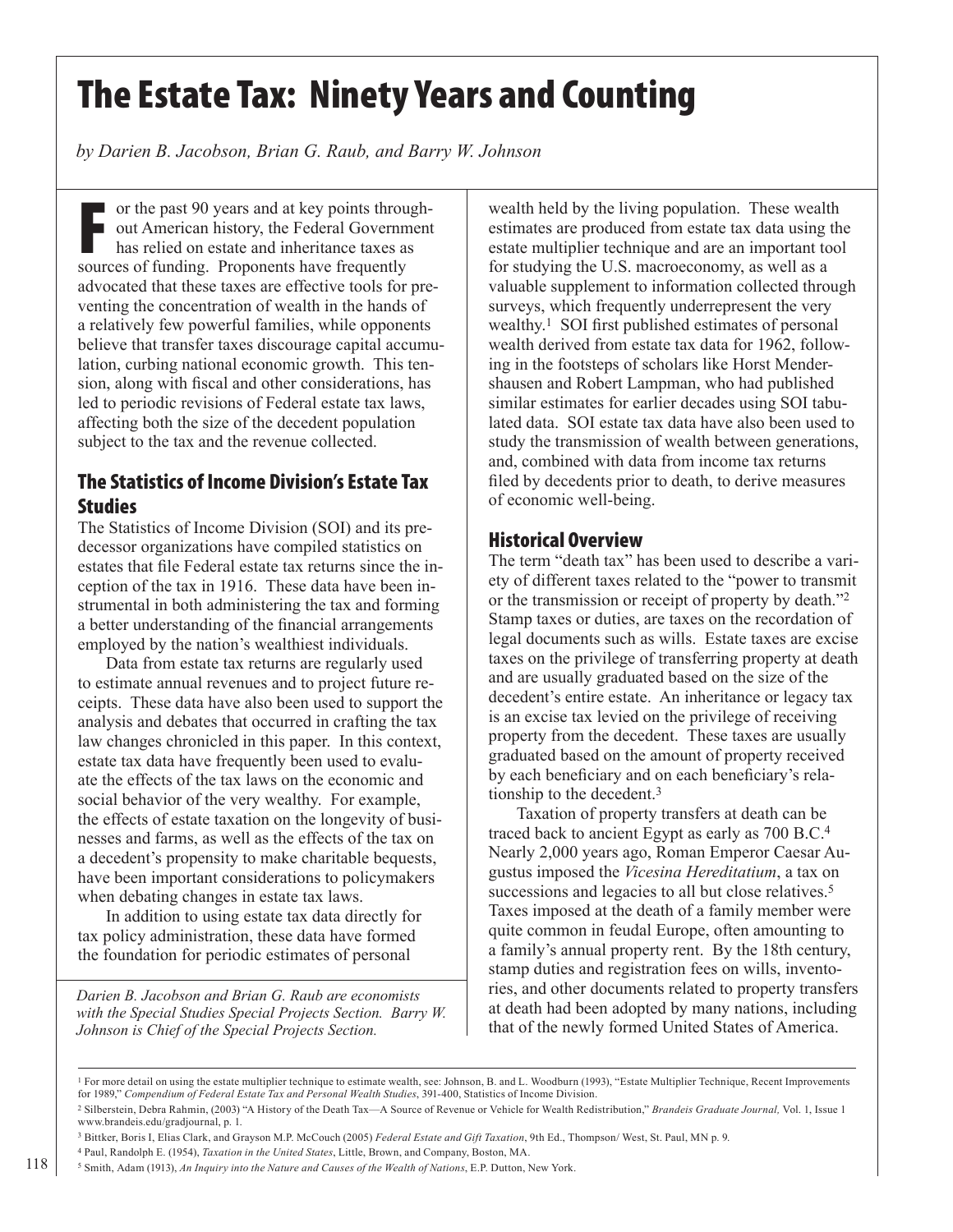## The Stamp Tax of 1797 **Figure A**

In 1797, the U.S. Congress chose a system of stamp duties as a source of revenue in order to raise funds for a Navy to defend the nation's interests in response to an undeclared war with France that had begun in 1794. Federal stamps were required on wills offered for probate, as well as on inventories and letters of administration. Stamps also were required on receipts and discharges from legacies and intestate distributions of property.6 Taxes were levied as follows: 10 cents on the inventories of the effects of deceased persons, and 50 cents on the probate of wills and letters of administration. The tax on the receipt of legacies was levied on bequests larger than \$50, from which widows (but not widowers), children, and grandchildren were exempt. Bequests between \$50 and \$100 were taxed 25 cents; those between \$100 and \$500 were taxed 50 cents; and an additional \$1 was added for each subsequent \$500 bequest. In 1802, the crisis ended, and the tax was repealed.7

#### The Revenue Act of 1862

In the years immediately preceding the American Civil War, revenue from tariffs and the sale of public lands provided the bulk of the Federal budget. The advent of the Civil War again forced the Federal Government to seek additional sources of revenue, and a Federal death tax was included in the Revenue Act of 1862 (12 Stat. 432). However, the 1862 tax differed from its predecessor, the stamp tax of 1797, in that the 1862 tax package included a legacy or inheritance tax in addition to a stamp tax on the probate of wills and letters of administration. Originally, the legacy tax only applied to personal property, and tax rates were graduated based on the legatee's relationship to the decedent, not on the value of the bequest or size of the estate. Rates ranged from 0.75 percent on bequests to ancestors, lineal descendants, and siblings to 5 percent on bequests to distant relatives and those not related to the decedent. Estates of less than \$1,000 were exempted, as were bequests to the surviving spouse. Bequests to charities were taxed at the 5-percent rate, despite pleas from many in Congress that the tax should be used to encourage

#### **1864 Death Tax Rates**

| Relationship                             | Rate on<br>property<br>(percent) | Rate on<br>legacies<br>(percent) |
|------------------------------------------|----------------------------------|----------------------------------|
| Lineal descendents, ancestors            | 1.0                              | 1.0                              |
| Siblings                                 | 2.0                              | 1.0                              |
|                                          | 2.0                              | 2.0                              |
| Uncle, aunt, and their descendents       | 4.0                              | 4.0                              |
| Great uncle, aunt, and their descendents | 5.0                              | 5.0                              |
| Other relatives, unrelated individuals   | 6.0                              | 6.0                              |
|                                          | 6.0                              | 6.0                              |

such gifts.<sup>8</sup> The stamp tax was graduated and ranged from 50 cents on estates valued at less than \$2,500 to \$20 on estates valued from \$100,000 to \$150,000, with an additional \$10 assessed on each \$50,000 or fraction thereof over \$150,000.

By 1864, the mounting cost of the Civil War led to the reenactment of the 1862 Act, with some modifications.9 These changes included the addition of a succession tax—a tax on bequests of real estate—and an increase in legacy tax rates (Figure A). In addition, the tax was applied to any transfers of real estate made during the decedent's life for less than adequate consideration, except for wedding gifts, thus establishing the nation's first gift tax. Transfers of real estate to charities, were taxed at the highest rates. Bequests to widows, but not widowers, were exempt from the succession tax, as were bequests of less than \$1,000 to minor children. The end of the Civil War, and subsequent discharge of the debts associated with the war, gradually eliminated the need for extra revenue provided by the 1864 Act. Therefore, in 1870, the legacy and succession taxes were repealed.10 The stamp tax was repealed in 1872.11 Between 1863 and 1871, these taxes had contributed a total of about \$14.8 million to the Federal budget.

#### The War Revenue Act of 1898

Throughout the last half of the 19th century, the industrial revolution brought about profound changes in the U.S. economy. Industry replaced agriculture as the primary source of wealth and political power

9 Internal Revenue Law of 1864 §124-150, 13 Stat. 285.

<sup>6</sup> Stamp Act of 1797, 1 Stat. 527.

<sup>7</sup> Zaritsky, H. and T. Ripy (1984), *Federal Estate, Gift, and Generation Skipping Taxes: A Legislative History and Description of Current Law*, Report No. 84-156A.

<sup>8</sup> Office of Tax Analysis (1963), *Legislative History of Death Taxes in the United States*, unpublished manuscript.

<sup>10</sup> Internal Taxes, Customs Duties Act of 1870 §27, 16 Stat. 269.

<sup>11</sup> Internal Revenue Act of 1867, 14 Stat. 169, Customs Duties and Internal Revenue Taxes Act of 1872 §36, 17 Stat 256.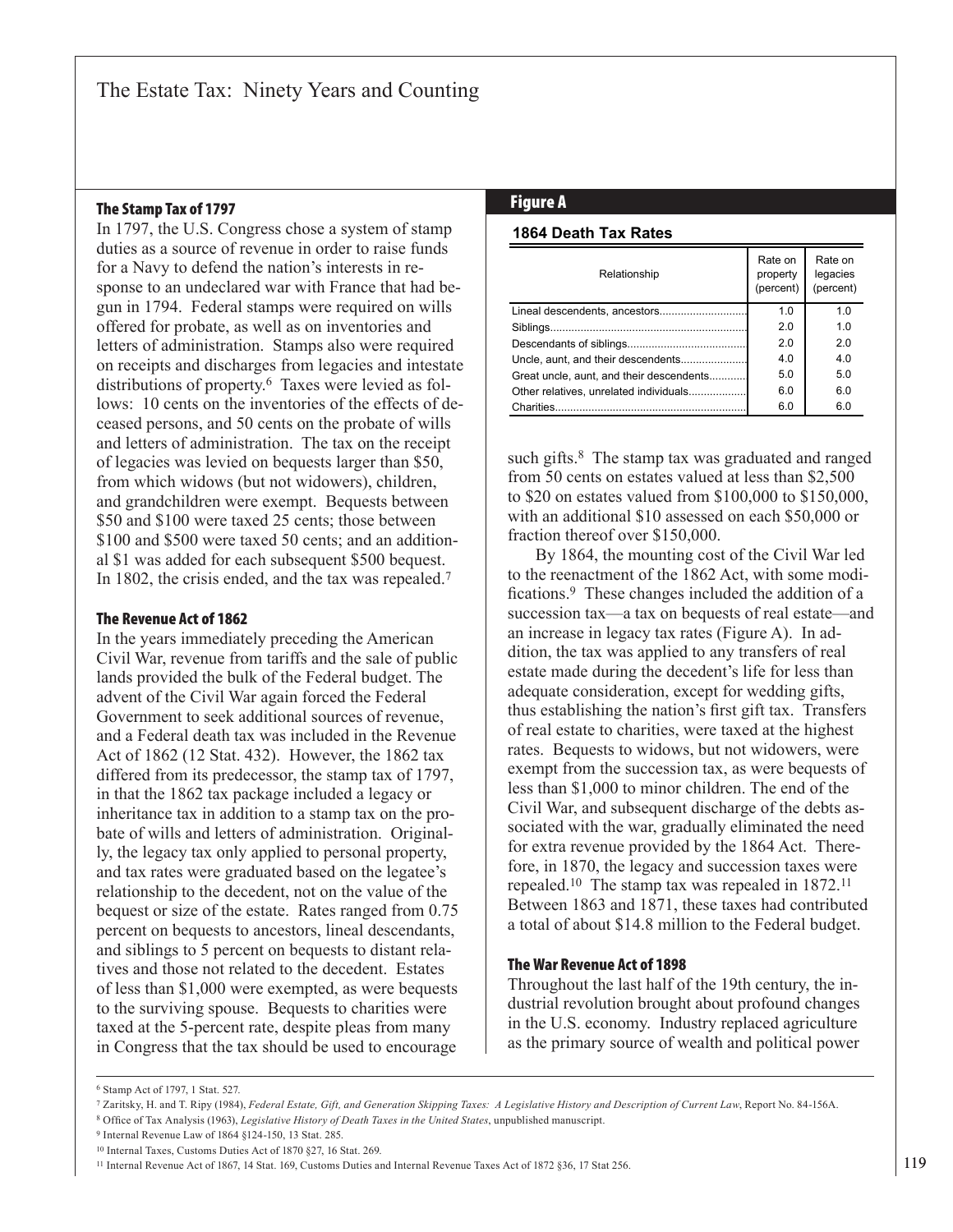#### Figure B

#### **1898 Legacy Tax Rates**

|              | Rates by size of estate               |                                          |                                           |                                             |                                        |
|--------------|---------------------------------------|------------------------------------------|-------------------------------------------|---------------------------------------------|----------------------------------------|
| Relationship | \$10,000 under<br>$$25,000$ (percent) | \$25,000 under<br>\$100,000<br>(percent) | \$100,000 under<br>\$500,000<br>(percent) | \$500,000 under<br>\$1 million<br>(percent) | <b>S1 million or more</b><br>(percent) |
|              |                                       | (2)                                      | (3)                                       | (4)                                         | (5)                                    |
|              | 0.750                                 | 1.125                                    | 1.500                                     | 1.875                                       | 2.250                                  |
|              | 1.500                                 | 2.250                                    | 3.000                                     | 3.750                                       | 4.500                                  |
|              | 3.000                                 | 4.500                                    | 6.000                                     | 7.500                                       | 9.000                                  |
|              | 4.000                                 | 6.000                                    | 8.000                                     | 10.000                                      | 12.000                                 |
|              | 5.000                                 | 7.500                                    | 10.000                                    | 12.500                                      | 15.000                                 |

NOTE: Estates under \$10,000 were exempt from the tax.

in the United States. Tariffs and real estate taxes had traditionally been the primary sources of Federal revenue, both of which fell disproportionately on farmers, leaving the wealth of industrialists relatively untouched. Many social reformers advocated taxes on the wealthy as a way of forcing the wealthy to pay their fair share, while opponents argued that such taxes would destroy incentives to accumulate wealth and stunt the growth of capital markets.12

Against this backdrop, a Federal legacy tax was proposed in 1898 as a means to raise revenue for the Spanish-American War. Unlike the two previous Federal death taxes levied in times of war, the 1898 tax proposal provoked heated debate. Despite strong opposition, the legacy tax was made law.13 Although called a legacy tax, it was a duty on the estate itself, not on its beneficiaries, and served as a precursor to the present Federal estate tax. Tax rates ranged from 0.75 percent to 15 percent, depending both on the size of the estate and on the relationship of a legatee to the decedent (Figure B). Only personal property was subject to taxation. A \$10,000 exemption was provided to exclude small estates from the tax; bequests to the surviving spouse also were excluded. In 1901, certain gifts were exempted from tax, including gifts to charitable, religious, literary, and educational organizations and gifts to organizations dedicated to the encouragement of the arts and the prevention of cruelty to children.14 The end of the Spanish-American War came in 1902, and the tax was repealed later that year.15 Although short-lived, the tax raised about \$14.1 million.

### The Modern Estate Tax

The years immediately following the repeal of the inheritance tax were witness to an unprecedented number of mergers in the manufacturing sector of the economy, fueled by the development of a new form of corporate ownership, the holding company. This resulted in the concentration of wealth in a relatively small number of powerful companies and in the hands of the businessmen who headed them. Along with such wealth came great political power, fueling fears over the rise of an American plutocracy and sparking the growth of the progressive movement. Progressives, including President Theodore Roosevelt, advocated both an inheritance tax and a graduated income tax as tools to address inequalities in wealth.16 This thinking eventually led to the passage of the 16th Amendment to the Constitution and the enactment of the Federal income tax. It was not until the advent of another war, World War I, that Congress would enact the Federal estate tax.

The Revenue Act of 1916 (39 Stat. 756) created a tax on the transfer of wealth from an estate to its beneficiaries, and thus was levied on the estate, as opposed to an inheritance tax that is levied directly on beneficiaries. It applied to net estates, defined as the total property owned by a decedent, the gross estate, less deductions. An exemption of \$50,000 was allowed for residents; however nonresidents who owned property in the United States received no exemption. Tax rates were graduated from 1 percent on the first \$50,000 to 10 percent on the portion exceeding \$5 million. According to the act, taxes were due

<sup>12</sup> Bittker, Clark and McCouch, p. 4.

<sup>13</sup> War Revenue Act of 1898, 30 Stat. 448, 464.

<sup>14</sup> War Revenue Reduction Act of 1901, 31 Stat. 956.

<sup>15</sup> War Revenue Repeal Act of 1902, §7, 32 Stat. 92.

<sup>16</sup> See, for example, Bittker, Clark, and McCouch pp. 3-9.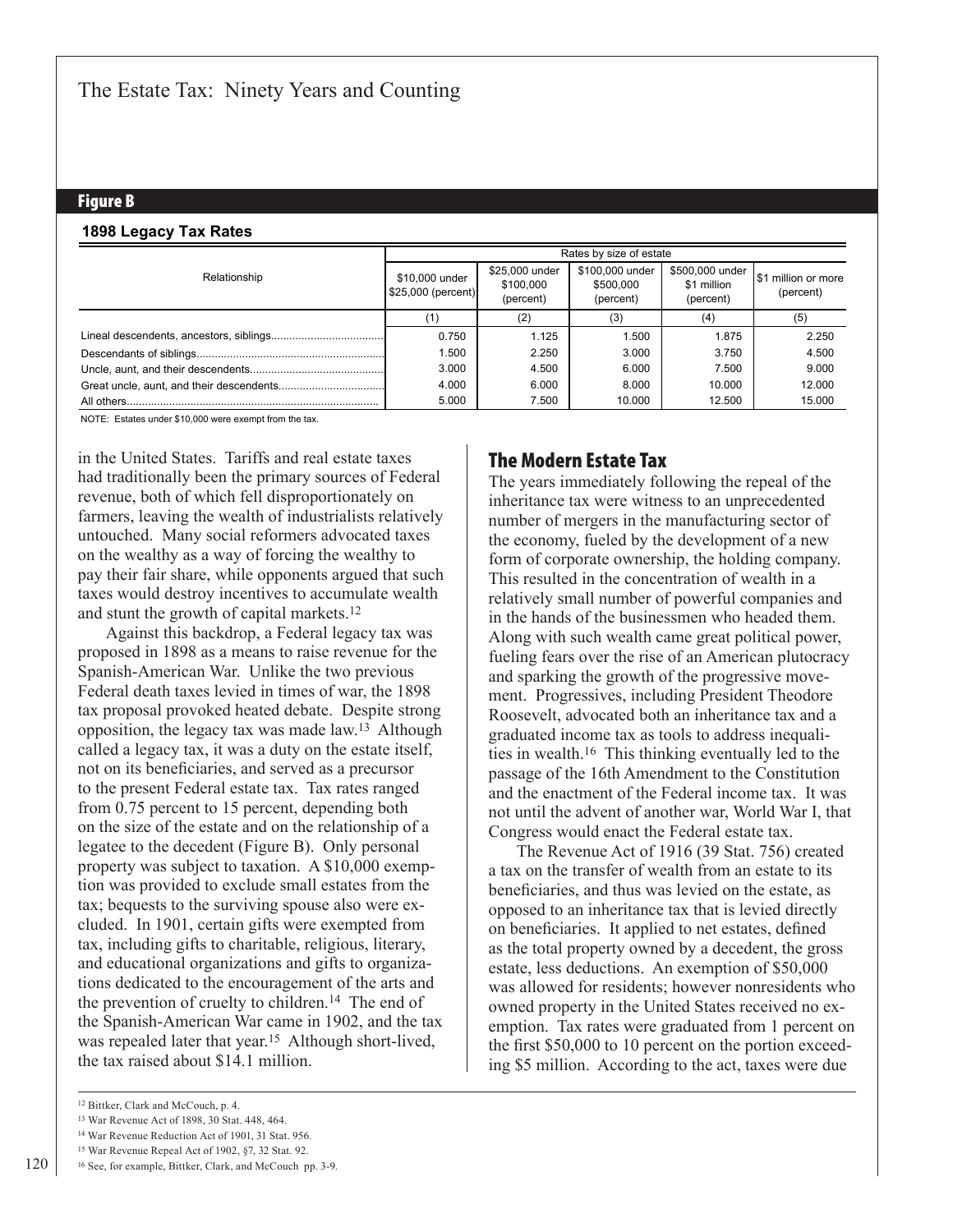

1 year after the decedent's death, and a discount of 5 percent of the amount due was allowed for payments made within 1 year of death. A late payment penalty of 6 percent was assessed unless the delay was deemed "unavoidable."

Over the 9 decades since the inception of the Federal estate tax, the U.S. Congress has enacted important additions to, and revisions of, the estate tax structure (Figure C). There have also been occasional adjustments to the filing thresholds, tax brackets, and marginal tax rates (Figure D). The history of major changes to the estate tax structure can be divided into two main eras: 1916 through 1948 and 1976 to the present.

#### Significant Tax Law Changes: 1916 through 1948

Following the enactment of the estate tax in 1916, the first major change in structure was the addition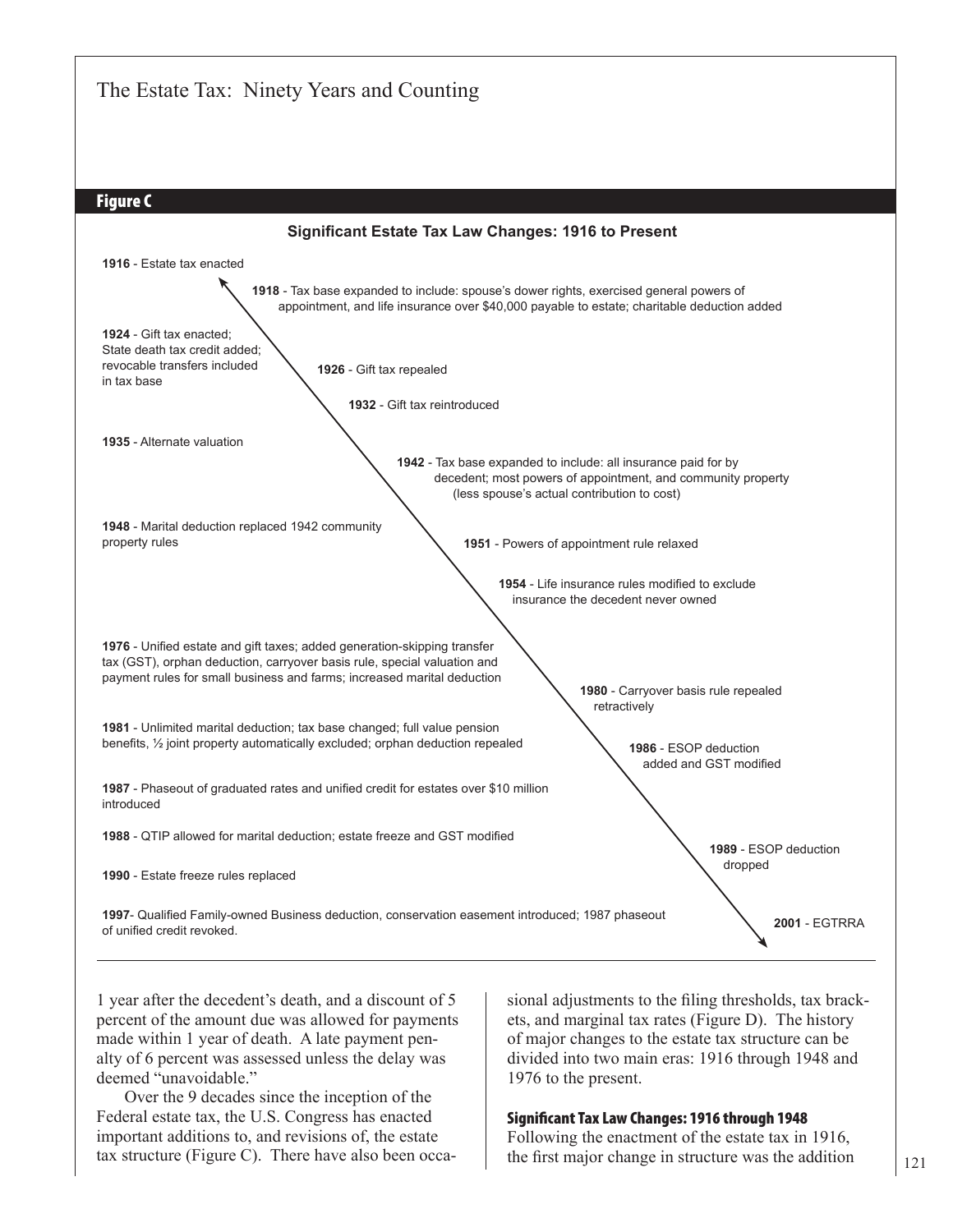#### Figure D

| <b>Estate Tax Exemptions and Tax Rates</b> |                                                     |      |                       |                          |  |
|--------------------------------------------|-----------------------------------------------------|------|-----------------------|--------------------------|--|
| Year                                       | Exemption<br>Initial rate<br>(dollars)<br>(percent) |      | Top rate<br>(percent) | Top bracket<br>(dollars) |  |
|                                            | (1)                                                 | (2)  | (3)                   | (4)                      |  |
| 1916                                       | 50,000                                              | 1.0  | 10.0                  | 5,000,000                |  |
| 1917                                       | 50,000                                              | 2.0  | 25.0                  | 10,000,000               |  |
| 1918-1923                                  | 50,000                                              | 1.0  | 25.0                  | 10,000,000               |  |
| 1924-1925                                  | 50,000                                              | 1.0  | 40.0                  | 10,000,000               |  |
| 1926-1931                                  | 100,000                                             | 1.0  | 20.0                  | 10,000,000               |  |
| 1932-1933                                  | 50,000                                              | 1.0  | 45.0                  | 10,000,000               |  |
| 1934                                       | 50,000                                              | 1.0  | 60.0                  | 10,000,000               |  |
| 1935-1939                                  | 40,000                                              | 2.0  | 70.0                  | 50,000,000               |  |
| 1940 [1]                                   | 40,000                                              | 2.0  | 70.0                  | 50,000,000               |  |
| 1941                                       | 40,000                                              | 3.0  | 77.0                  | 10,000,000               |  |
| 1942-1976                                  | 60,000                                              | 3.0  | 77.0                  | 10,000,000               |  |
| 1977 [2]                                   | 120,000                                             | 18.0 | 70.0                  | 5,000,000                |  |
| 1978                                       | 134,000                                             | 18.0 | 70.0                  | 5,000,000                |  |
| 1979                                       | 147,000                                             | 18.0 | 70.0                  | 5,000,000                |  |
| 1980                                       | 161,000                                             | 18.0 | 70.0                  | 5,000,000                |  |
| 1981                                       | 175,000                                             | 18.0 | 70.0                  | 5,000,000                |  |
| 1982                                       | 225,000                                             | 18.0 | 65.0                  | 4,000,000                |  |
| 1983                                       | 275,000                                             | 18.0 | 60.0                  | 3,500,000                |  |
| 1984                                       | 325,000                                             | 18.0 | 55.0                  | 3,000,000                |  |
| 1985                                       | 400,000                                             | 18.0 | 55.0                  | 3,000,000                |  |
| 1986                                       | 500,000                                             | 18.0 | 55.0                  | 3,000,000                |  |
| 1987-1997 [3]                              | 600,000                                             | 18.0 | 55.0                  | 3,000,000                |  |
| 1998                                       | 625,000                                             | 18.0 | 55.0                  | 3,000,000                |  |
| 1999                                       | 650,000                                             | 18.0 | 55.0                  | 3,000,000                |  |
| 2000-2001                                  | 675,000                                             | 18.0 | 55.0                  | 3,000,000                |  |
| 2002                                       | 1,000,000                                           | 18.0 | 50.0                  | 3,000,000                |  |
| 2003                                       | 1,000,000                                           | 18.0 | 49.0                  | 3,000,000                |  |
| 2004                                       | 1,500,000                                           | 18.0 | 48.0                  | 3,000,000                |  |
| 2005                                       | 1,500,000                                           | 18.0 | 47.0                  | 3,000,000                |  |
| 2006                                       | 2,000,000                                           | 18.0 | 46.0                  | 3,000,000                |  |
| 2007                                       | 2,000,000                                           | 18.0 | 45.0                  | 3,000,000                |  |

[1] 10-percent surtax was added.

[2] Unified credit replaces exemption.

[3] Graduated rates and unified credits phased out for estates greater than \$10,000,000.

of a tax on inter vivos gifts, a gift tax, which became a permanent feature of the transfer tax system in 1932.17 This tax was imposed because Congress realized that wealthy individuals could avoid the estate tax by transferring wealth during their lifetimes. Under the 1932 rules, a donor could transfer \$50,000 free of tax during his or her lifetime with a \$5,000 per donee annual exclusion from gift tax.

The Revenue Act of 1935 (49 Stat. 1014) introduced the optional valuation date election. While the value of the gross estate at the date of death determined whether an estate tax return had to be filed, the act allowed an estate to be valued, for tax purposes, 1 year after the decedent's death. With this revision, for example, if the value of a decedent's gross estate dropped significantly after the date of death—a situation faced by estates during the Great Depression of 1929—the executor could choose to value the estate at its reduced value after the date of death. The optional valuation date, today referred to as the alternate valuation date, later was changed to 6 months after the decedent's date of death.

Most outstanding among the pre-1976 changes to estate tax law was the establishment of estate and gift tax marital deductions, introduced by the Revenue Act of 1948 (62. Stat. 110). The estate tax marital deduction, as enacted by the 1948 Act, permitted a decedent's estate to deduct the value of property passing to a surviving spouse, whether passing under the will or otherwise. However, the deduction was limited to one-half of the decedent's adjusted gross estate—the gross estate less debts and administrative expenses. The act also created a similar deduction for inter vivos gifts to a spouse.

#### Significant Tax Law Changes: 1976 to the Present

After 1948, the Congressional Record remained relatively free of reference to the estate tax and the entire transfer tax system until the enactment of the Tax Reform Act (TRA) of 1976 (90 Stat 1521). This act created a unified estate and gift tax framework that consisted of a "single, graduated rate of tax imposed on both lifetime gifts and testamentary dispositions."18 Prior to the act, "it cost substantially more to leave property at death than to give it away during life," due to the lower tax rate applied to gifts.<sup>19</sup> The Tax Reform Act of 1976 also merged the estate tax exclusion and the lifetime gift tax exclusion into a "single, unified estate and gift tax credit, which may be used to offset gift tax liability during the donor's lifetime but which, if unused at death, is available to offset the deceased donor's estate tax liability."20 An annual gift exclusion of \$3,000 per donee was

<sup>&</sup>lt;sup>17</sup> This tax was first introduced in the Revenue Act of 1924, 43 Stat. 253, then repealed by the Revenue Act of 1926, 44 Stat. 9, and then reintroduced by the Revenue Act of 1932, 47 Stat. 169.

<sup>18</sup> Zaritsky and Ripy, p. 18.

<sup>19</sup> Bittker, Boris I., and Elias Clark (1990), *Federal Estate and Gift Taxation*, Little, Brown, and Company, Boston, MA, p. 20.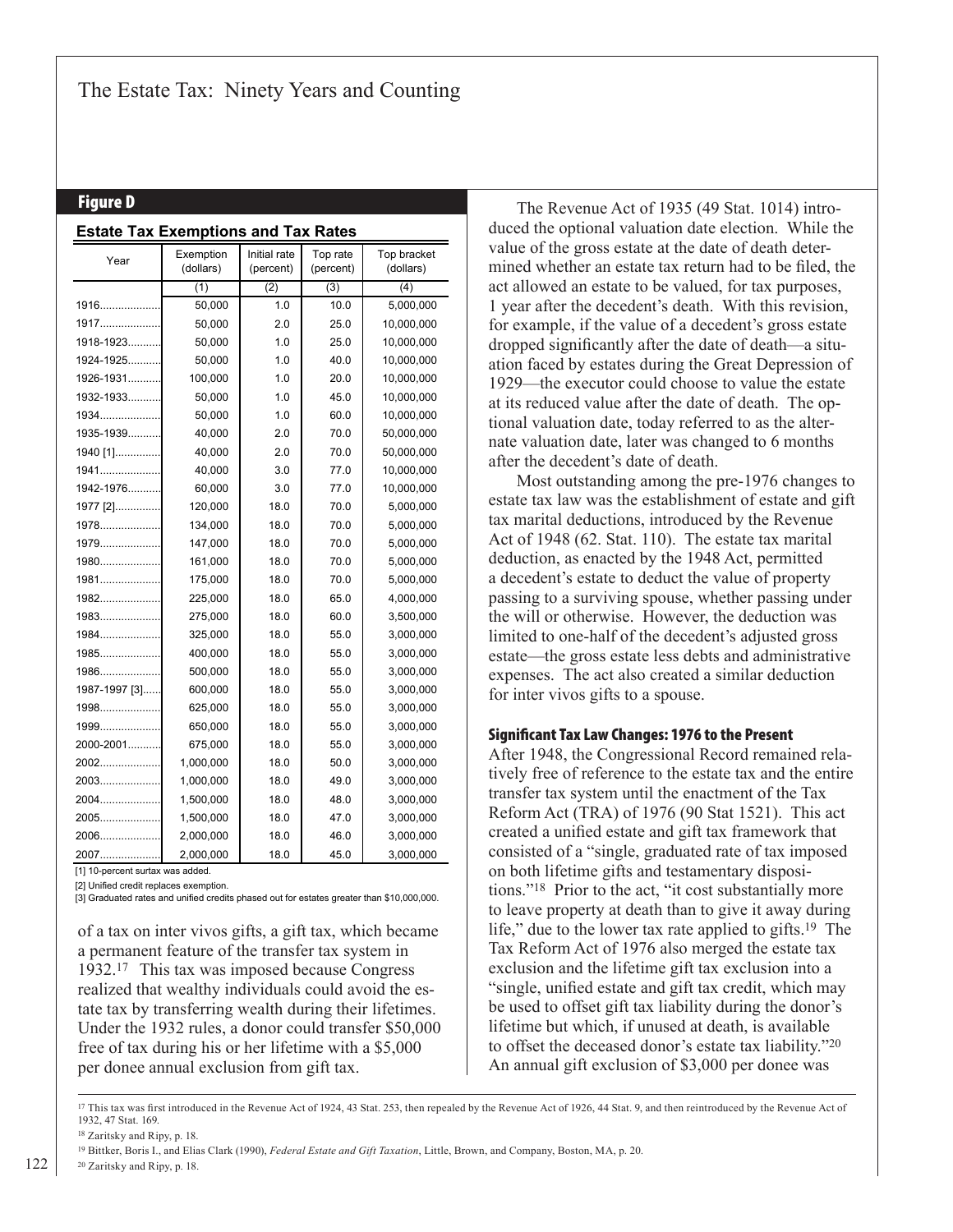retained. In addition, the act provided for annual increases in the estate tax filing exemption beginning with an increase from \$60,000 to \$120,000 for 1977 decedents, resulting in a filing threshold of \$175,625 for decedents dying after 1980.

The 1976 tax reform package also introduced a tax on generation-skipping transfer trusts (GSTs). Prior to passage of the act, a transferor, for example, could create a testamentary trust and direct that the income from the trust be paid to his or her children during their lives and then, upon the children's deaths, that the principal be paid to the transferor's grandchildren. The trust assets included in the transferor's estate would be taxed upon the transferor's death. Then, any trust assets included in the grandchildren's estates would be taxed at their deaths. However, the intervening beneficiaries, the transferor's children in this example, would pay no estate tax on the trust assets, even though they had enjoyed the income derived from those assets. Congress responded to the GST tax leakage by creating a series of rules that were designed to treat the termination of the intervening beneficiaries' interests as a taxable event. Under these rules, a grantor was allowed to transfer up to \$1,000,000 to a GST tax-free, with amounts over that taxed at the highest marginal estate tax rate. As with the gift tax exclusion, married persons may combine their GST tax exemptions, allowing couples a \$2-million exemption. Overall, the GST tax "ensures that the transmission of hereditary wealth is taxed at each generation level."21

The Economic Recovery Tax Act (ERTA) of 1981 (95 Stat. 172) brought several notable changes to estate tax law. Prior to 1982, the marital deduction was permitted only for transfers of property in which the decedent's surviving spouse had a terminable interest—an interest that grants the surviving spouse power to appoint beneficiaries of the property at his or her own death. Such property is, ultimately, included in the surviving spouse's estate. However, the ERTA of 1981 allowed the marital deduction for life interests that were not terminable, as long as the property was "qualified terminable interest property" (QTIP), defined as property in which the (surviving) spouse has sole right to all income during his or her life, payable at least annually, but no power to transfer the property at death. To utilize the deduction,

however, the QTIP must be included in the surviving spouse's gross estate. The 1981 Act also introduced unlimited estate and gift tax marital deductions, thereby eliminating quantitative limits on the amount of estate and gift tax deductions available for spousal **transfers** 

The ERTA of 1981 increased the unified transfer tax credit, the credit available against both the gift and estate taxes. The increase, from \$47,000 to \$192,800, was to be phased in over 6 years, effectively raising the tax exemption from \$175,625 to \$600,000 over the same period. The ERTA of 1981 also raised the annual gift tax exclusion to \$10,000 per donee; an unlimited annual exclusion from gift tax was allowed for the payment of a donee's tuition or medical expenses. Also, through ERTA, Congress enacted a reduction in the top estate, gift, and generation-skipping transfer tax rates from 70 percent to 50 percent, applicable to transfers greater than \$2.5 million. The reduction was to be phased in over a 4-year period; however, subsequent legislation delayed this decrease. The issue was resolved with the passage of the Omnibus Budget Reconciliation Act of 1993 (107 Stat. 312). This act created a new marginal tax rate of 53 percent on taxable transfers between \$2.5 million and \$3 million and set the maximum marginal tax rate to 55 percent on taxable transfers exceeding \$3 million.

In 1997, the 105th Congress passed the Taxpayer Relief Act of 1997 (111 Stat. 788). Among the most significant changes to estate and gift tax laws included in this act was the incremental increase of the unified credit to \$345,800 by 2006, effectively raising the estate tax filing threshold to \$1 million. There was also legislation in the 1997 Act that added a family business deduction for estates in which a business made up at least 50 percent of the total gross estate. Also significant in the 1997 Act, a number of thresholds and limits were indexed for inflation. Among these were the annual gift tax exclusion and the lifetime generation-skipping transfer tax exemption, as well as the ceiling on the reduction in value allowed under special rules for valuing real estate used by a farm or business.

The Economic Growth and Tax Relief Reconciliation Act (EGTRRA) of 2001 (115 Stat. 38) provided for sweeping changes to the transfer tax system, the most significant of which was the eventual repeal of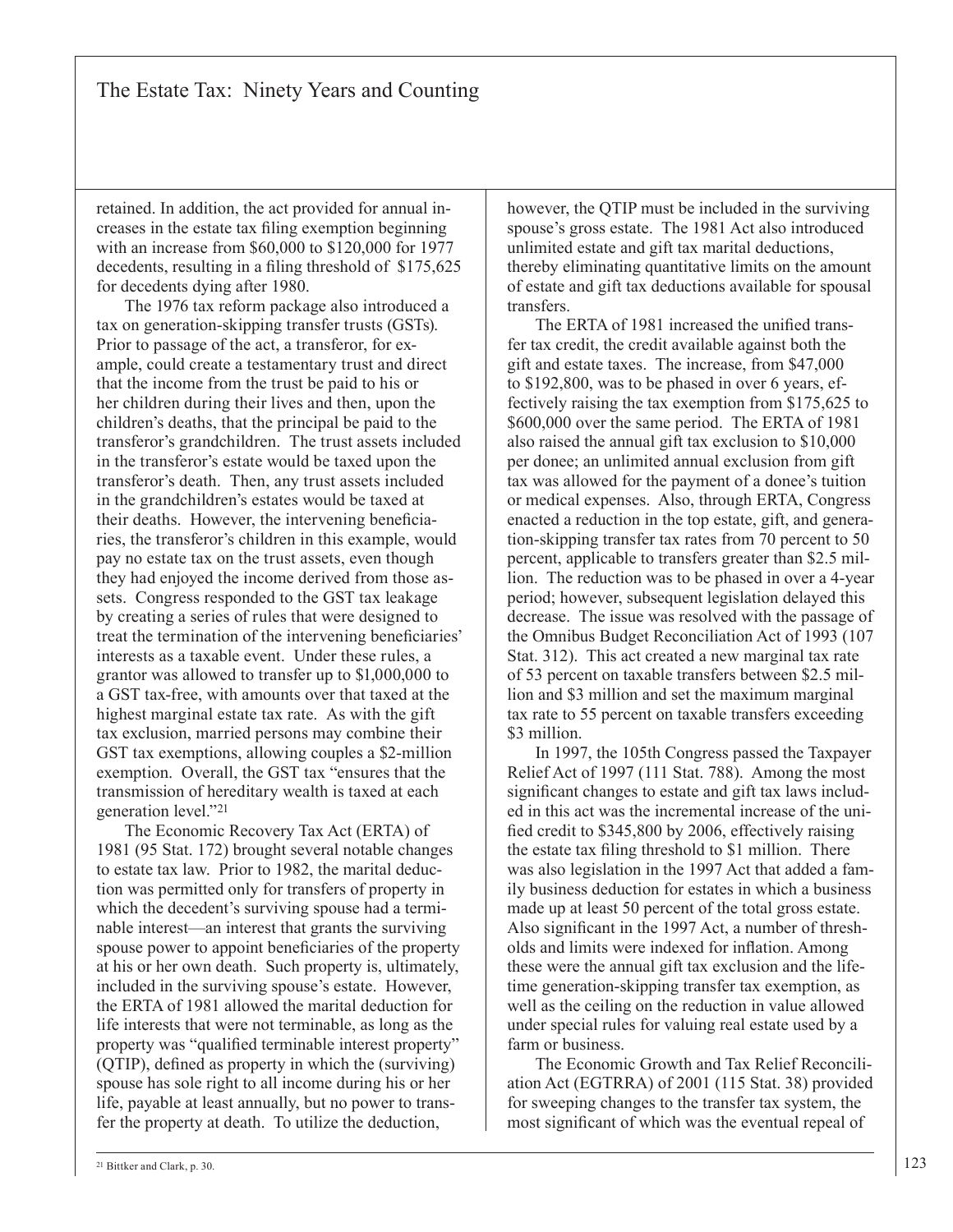#### Figure E

|                  | Estate tax | Generation-skipping | Gift tax  | Maximum unified | Highest estate   |
|------------------|------------|---------------------|-----------|-----------------|------------------|
| Year of transfer | exemption  | transfer (GST) tax  | exemption | credit          | and GST tax rate |
|                  | (dollars)  | exemption (dollars) | (dollars) | (dollars)       | (percent)        |
|                  |            |                     | (3)       | (4)             | (5)              |
|                  | .500,000   | 1,500,000           | 1,000,000 | 555,800         | 47.0             |
|                  | 2.000.000  | 2.000.000           | 1.000.000 | 780.800         | 46.0             |
|                  | 2.000.000  | 2.000.000           | 1.000.000 | 780.800         | 45.0             |
|                  | 2.000.000  | 2.000.000           | 1.000.000 | 780.800         | 45.0             |
|                  | 3,500,000  | 3.500.000           | 1.000.000 | 1,455,800       | 45.0             |
|                  | Unlimited  | Unlimited           | 1.000.000 | N/A             | N/A              |
|                  | 1,000,000  | 1,000,000           | 1,000,000 | 345,800         | 55.0             |

#### **Federal Transfer Tax Rates and Exemptions, by Year of Transfer, 2005-2011**

N/A- Not applicable

the tax. Specifically, the law provided for periodic increases in the exemption amount for decedents who die after December 31, 2001, so that the effective filing threshold will be \$3.5 million by 2009. The tax is then repealed for decedents who die in 2010.22 The act also specified changes in the tax rate schedule, replaced the credit for death taxes paid to States with a deduction, and increased the lifetime gift tax exemption. Barring further Congressional action, however, all of the provisions of EGTRRA will expire in 2011, and all affected tax laws will revert back to their 2001 status. As a result, the estate tax would be reinstated for deaths occurring in 2011 and later, with a \$1 million exemption.

#### Current Estate Tax Law

Under current estate tax law, a Federal estate tax return must be filed for every deceased U.S. citizen whose gross estate, valued on the date of death, combined with adjusted taxable gifts made by the decedent after December 31, 1976, and total specific exemptions allowed for gifts made after September 8, 1976, equals or exceeds the amount shown in Figure E. The estates of nonresident aliens also must file if property held in the United States exceeds \$60,000. All of a decedent's assets, as well as the decedent's share of jointly owned and community property assets, are included in the gross estate for tax purposes. Also considered are most life insurance proceeds, property over which the decedent possessed a general power of appointment, and certain transfers made during life that were revocable

or made for less than full consideration. An estate is allowed to value assets on a date up to 6 months after a decedent's death if the value of assets declined during that period. Special valuation rules and a tax deferment plan are available to an estate that is primarily comprised of a small business or farm.

Expenses and losses incurred in the administration of the estate, funeral costs, and the decedent's debts are allowed as deductions against the estate for the purpose of calculating the tax liability. A deduction is allowed for the full value of bequests to the surviving spouse, including bequests in which the spouse is given only a life interest, subject to certain restrictions. Likewise, bequests to charities and death taxes paid to States are fully deductible. A unified tax credit, or applicable credit amount and a credit for gift taxes the decedent may have paid during his or her lifetime are also allowed.23 The estate tax return (Form 706) must be filed within 9 months of the decedent's death unless a 6-month extension is requested. Taxes owed for generation-skipping transfers in excess of the decedent's exemption and taxes on certain retirement fund accumulations are due concurrent with any estate tax liability. Interest accumulated on U.S. Treasury bonds redeemed to pay these taxes is exempt from taxation.

### Scope of the Transfer Tax System

The scope of the transfer tax system, as measured by the size of the population directly affected by the system, is quite narrow. The number of taxable estate tax returns filed for selected years of death between

<sup>&</sup>lt;sup>22</sup> Under pre-EGTRRA law, capital gains on appreciated assets were not subject to income tax at death, and heirs who sold inherited assets paid taxes only on gains earned after the decedent's death. Under the provisions of EGTTRA, once the estate tax is repealed, this "step-up" in basis for inherited assets that have capital gains is repealed, subject to an exemption.

<sup>&</sup>lt;sup>23</sup> The unified credit or applicable credit amount is equivalent to the estate tax calculated on the exemption amount applicable for a decedent's year of death. The credit can be used to offset both gift taxes incurred on lifetime transfers and estate taxes owed incurred at death.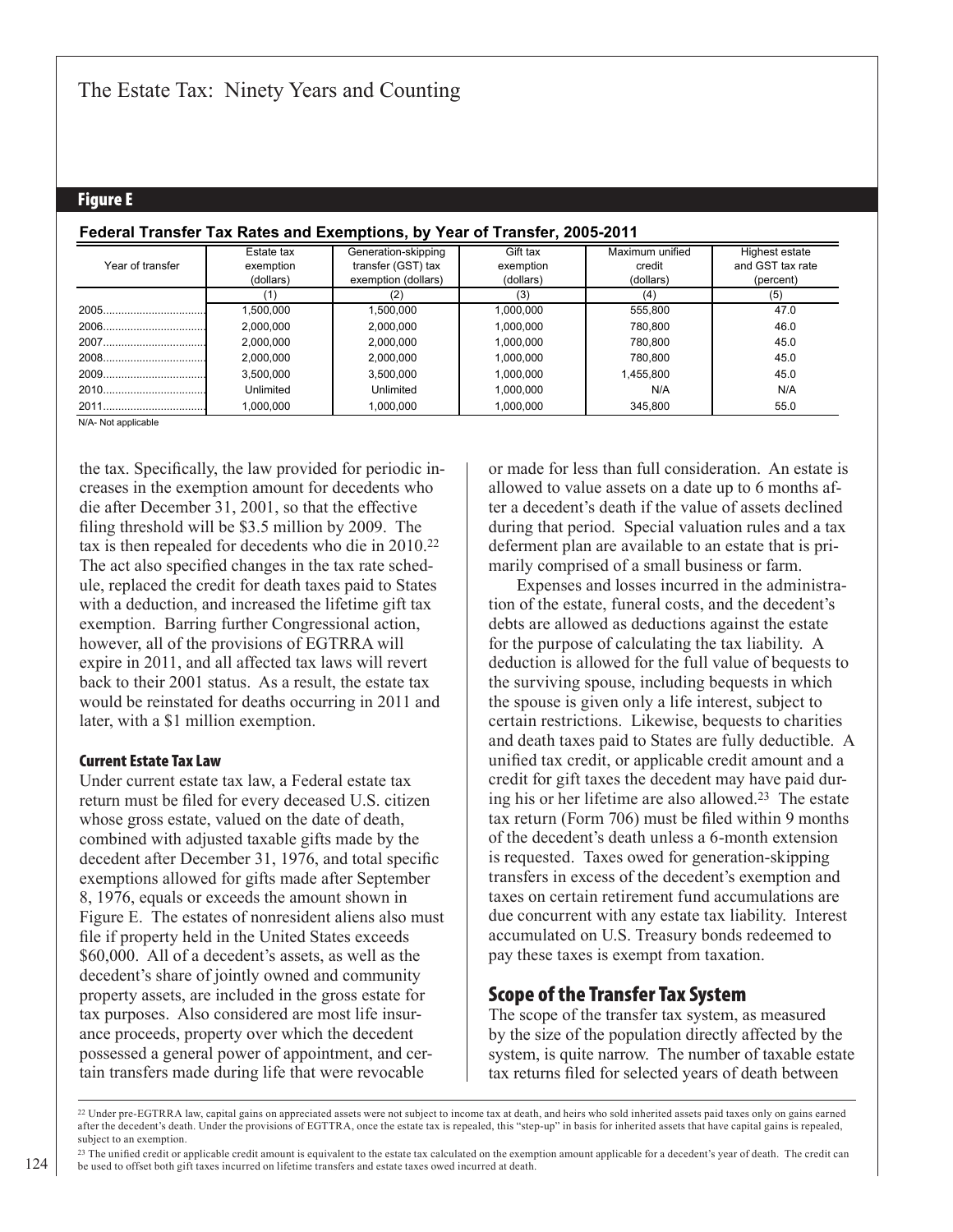1916 and 2004 as a percentage of all adult deaths is shown in Figure F. For most years during this period, the number of taxable estate tax returns represented less than 2 percent of all adult deaths. For deaths after 1954, a growing percentage of estates were taxed, hitting a peak of nearly 8 percent in 1976, when more than 139,000 taxable returns were filed. The Tax Reform Act in 1976 doubled the effective exemption of \$60,000 that had stood unchanged since 1954. Periodic increases in the estate tax filing threshold in the years that followed have kept the size of the affected decedent population relatively small.

When compared to revenue generated by taxes on individual or corporate income, the scope of the transfer tax system is also narrow (Figure G). With few exceptions, revenue from Federal estate and gift taxes has lingered between 1 percent and 2 percent of Federal budget receipts since World War II, reaching a post-war high of 2.6 percent in 1972. In recent

#### Figure F

#### $\Omega$ 1 2 3 4 5 6 7 8 9 1916 1924 1932 1940 1948 1956 1964 1972 1980 1988 1996 2004 **Taxable Estate Tax Returns As a Percentage of All Adult Deaths, 1916-2004 Percent Year of death**

NOTE: Adult deaths are U.S. residents, age 20 and older.

years, Federal estate and gift taxes have made up about 1 percent of total budget receipts.

Figure H shows the total amount of gross estate and net estate tax, in constant 2004 dollars, reported on taxable returns between 1916 and 2004. Both total gross estate and net estate tax increased significantly in real terms during this time period, a product of changes in both the estate tax law and the economy. The effect of the former can be seen by comparing Figure H to Figures D and F, shown above. During the period 1917 and 1950, the total gross estate remained between \$20 billion and \$40

#### Figure G





NOTE: Data for 2006 and 2007 are estimates. SOURCES: Joulfaian, David (1998),*The Federal Estate and Gift Tax: Description,Profile of Taxpayers, and Economic Consequences,* OTA Paper 80; *IRS Data Book,* Fiscal Year 2007; and Midsession Review Budget of the U.S. Government.

billion, in 2004 dollars. However, the total net estate tax increased considerably, from less than \$1 billion in 1917 to more than \$4 billion in 1950. This corresponds with the increasing tax rates during this period. After 1950, the total gross estate and total net estate tax increased rapidly, as the \$60,000 exemption remained unchanged until 1977. Periodic increases in the exemption amount and reductions in the top tax rate after this date kept the total gross estate and total net estate tax below their 1976 high, in real terms, until new peaks were reached during the late 1990s. Real declines in both of these measures after 1999 correspond with exemption increases and

#### Figure H

#### **Total Gross Estate and Net Estate Tax Reported on Taxable Returns, 1916-2004, in Constant 2004 Dollars**



NOTE: Money amounts converted to constant 2004 dollars using CPI-U.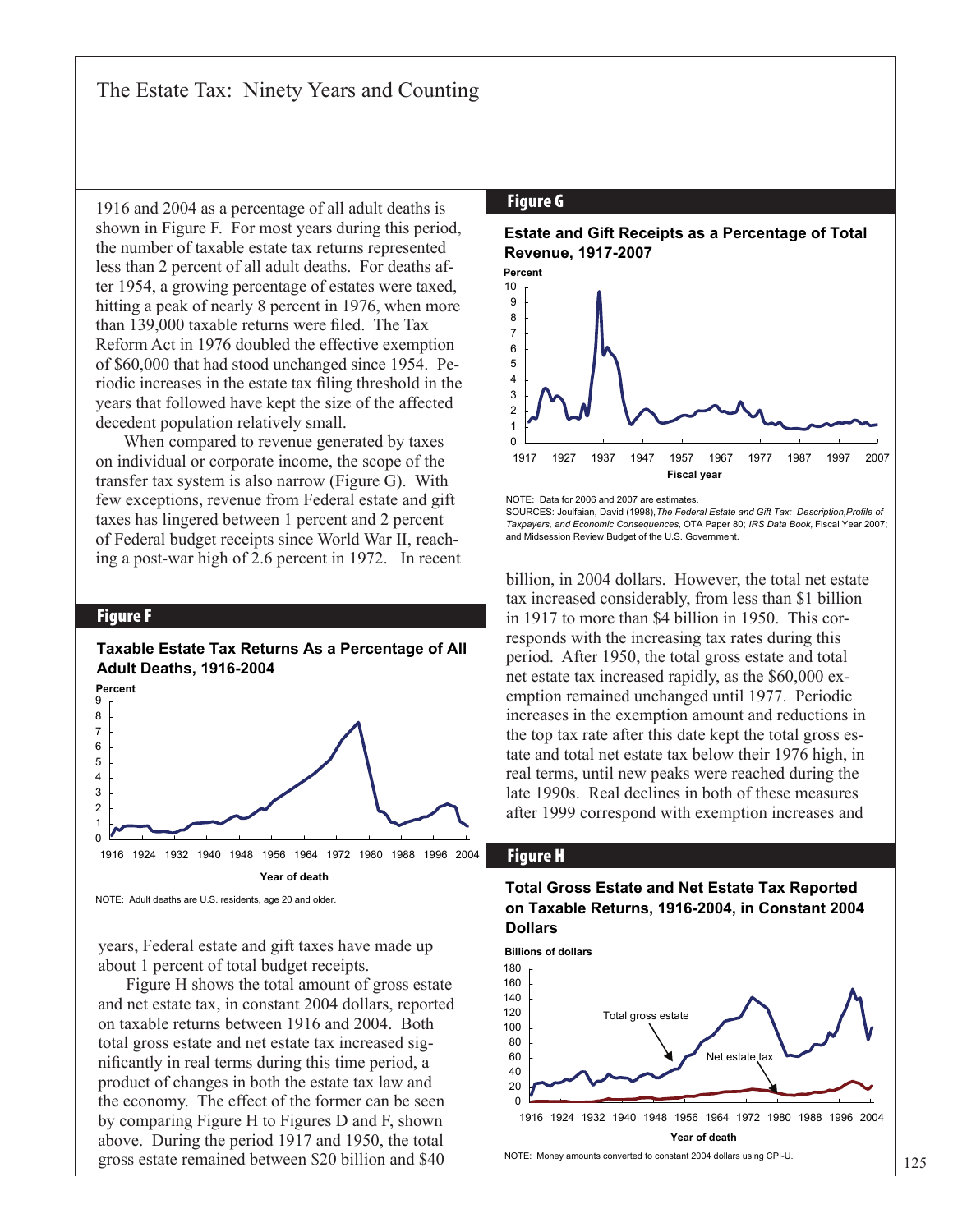tax rate decreases resulting from the Taxpayer Relief Act of 1997 and EGTRRA in 2001.

### **Charitable Giving**

In addition to its direct economic and fiscal impacts, some researchers have shown that estate tax rates can influence both the incidence and level of charitable giving, due to the availability of an unlimited charitable deduction provided by estate tax law. Figure I shows the number of estates that claimed a deduction for charitable bequests as a percentage of all filers, between Filing Years 1976 and 2004, for all decedents whose gross estate was at least \$1 million in constant 2004 dollars. During this period, there was a slight increase in the percentage of decedents who made charitable bequests, increasing from a little more than 20 percent of all decedents prior to 1983, to an average of nearly 24 percent in more recent years. Figure I also shows the share of gross estate that these decedents bequeathed to charity. In general, the value of property bequeathed to charities, as a percentage of total gross estate, was lower in the years immediately following the passage of ERTA in 1981 than in 1976.24 ERTA included two provisions that may have contributed to this difference. First, the introduction of the unlimited marital deduction may have induced some decedents to shift bequests from charities to the surviving spouse, since, after ERTA, gifts to charities no longer provided a tax advantage over bequests to a spouse. In such cases, it is possible that some married couples may have simply altered the timing of their charitable gifts, either by making larger lifetime donations or by deferring charitable bequests until the death of the surviving spouse. Second, under ERTA, the top marginal estate tax rate was reduced from 77 percent to 55 percent, and, according to some research, tax rates affect the charitable giving at death in both the size of charitable bequests and the number of charitable organizations named as beneficiaries.<sup>25</sup>

### **Asset Composition**

The asset composition of wealthy decedents as reported on estate tax returns is a topic of interest to many researchers because of what it may reveal about the U.S. economy and investment markets

#### **Figure I**

#### **Charitable Giving, 1976-2004 Decedents with Total Gross Estates of \$1 Million or More, in Constant 2004 Dollars**



NOTES: No data are available for filing years 1977-1981. Money amounts converted to constant 2004 dollars using CPI-U.

over time. Figure J shows estates' asset composition reported for decedents with gross estates of at least \$1 million in constant 2004 dollars between Filing Years 1976 and 2004. Total stock, including stock held in mutual funds, made up the largest share of assets for these decedents during most of this period, comprising between 30 percent and 43 percent of gross estate. Some of the variation in this percentage can be explained by movements in the overall stock market. For instance, after 1995, the percentage of gross estate held in stock increased steadily from 30 percent to a high of 43 percent in 1999, when more than \$84 billion in stock, in constant 2004 dollars, was reported. During these years, the stock market as a whole experienced very strong performance, reflected by an increase of more than 165 percent in the S&P 500 index between January 1994 and January 1999.26 By 2004, the percentage of gross estate held in stocks declined to less than 31 percent, which is consistent with a drop of 34 percent in the S&P 500 index by January 2004 from its peak in August 2000.

Total real estate, including commercial real estate and farm land, generally made up a higher percentage of total gross estate during the period 1976 through 1990 than in the years that followed, peaking at a high of more than 32 percent in 1983. While the

26 See http://www2.standardandpoors.com.

<sup>24</sup> SOI estate tax return data do not exist for 1977-1981.

<sup>25</sup> Joulfaian, D. (1991), "Charitable Bequests and Estate Taxes," *National Tax Journal*, 44(2), pp. 169-180.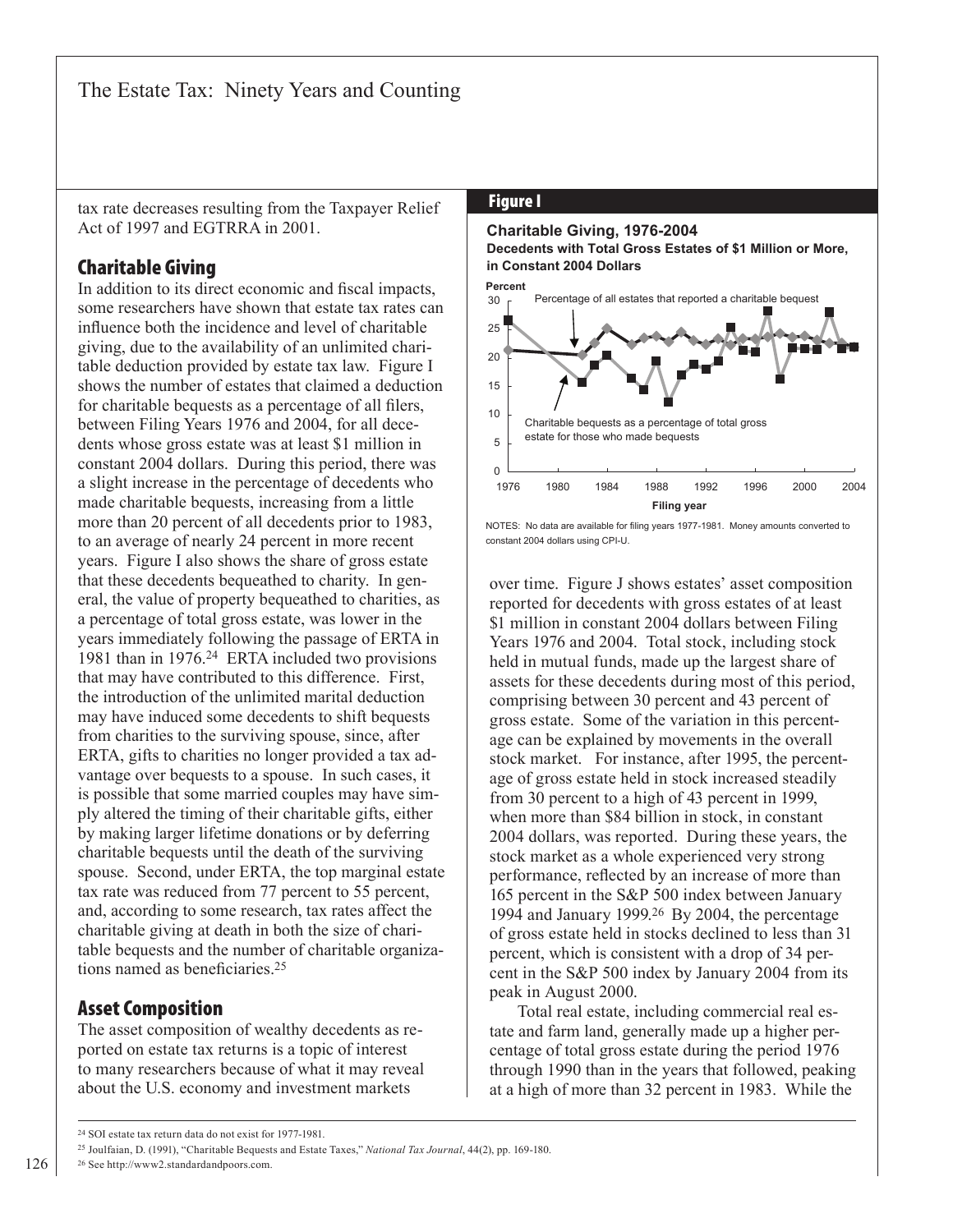#### Figure J

#### **Asset Composition of Estates' Tax Returns, 1976-2004**



#### 35 40 45 50 **Percent** Total stock Total real estate



NOTES: Money amounts converted to constant 2004 dollars calculated using CPI-U. Total stock includes publicly traded and closely held stock. Total business assets include small businesses, limited partnerships, and farms, but exclude farm real estate.

portion of total gross estate held in stock increased significantly during the late 1990s, the portion held in real estate fell to less than 17 percent in 1999. After 1999, the portion of total gross estate held in real estate increased each year, reaching 23 percent in 2004, when a record \$46 billion in real estate was reported for decedents with \$1 million or more in gross estate. This is consistent with both the rise in housing prices —42 percent between the first quarter of 1999 and the first quarter of 2004—and the decline in the overall stock market after 2000.27

During most years between 1976 and 2004, total bonds, including those issued by corporations, Federal, State and local governments, and mutual funds invested primarily in some type of bond, comprised between 13 percent and 20 percent of gross estate for decedents with total gross estate of at least \$1 million in constant 2004 dollars. All other assets, including cash and mortgages and notes, made up between 18 percent and 27 percent of gross estate during this period.

As shown in Figure J, total business assets, including small businesses, farms (but not farm land), and limited partnerships, comprised 5 percent or less of total gross estate during the period 1976-2004. Despite making up a relatively small portion of the total gross estate, these assets are of particular interest to many researchers and policymakers because of concerns about the impact of the estate tax on small farms and family businesses.

Figure K shows the real value of closely held corporations and unincorporated business assets reported on estate tax returns with total gross estates of at least \$1 million, in constant 2004 dollars, between 1989 and 2004.28 Although the values reported in each asset category show significant variance over time, several trends emerge. The value of stock in closely held corporations (included in the category "total stock" shown in Figure J) tended to be lower pre-1995 than in the years that followed. This trend may be due, in part, to changes in the top individual income tax rate during the period 1989-2004. Research has shown that tax rates can exert a significant influence on a company's choice of organizational form.29 Income earned by firms that are organized as

#### Figure K

#### **Closely Held Corporations and Non-corporate Business Assets Reported on Estate Tax Returns, 1989-2004**

**Decedents with Total Gross Estates of \$1 Million or More, in Constant 2004 Dollars Billions of dollars**



NOTES: Money amounts converted constant 2004 dollars calculated using CPI-U. Noncorporate business assets include proprietorships, general partnerships, and unspecified business interests. Farms exclude farm real estate.

<sup>27</sup> Change in housing prices was calculated using the Office of Federal Housing Enterprise Oversight (OFHEO) House Price Index, http://www.ofheo.gov/HPI.asp.

<sup>28</sup> Detailed data on business asset holdings are not available for filing years prior to 1989.

<sup>&</sup>lt;sup>29</sup> Caroll, R. and D. Joulfaian (1997), "Taxes and Corporate Choice of Organization Form," Office of Tax Analysis working paper, http://www.ustreas.gov/offices/tax-policy/ library/ota73.pdf.